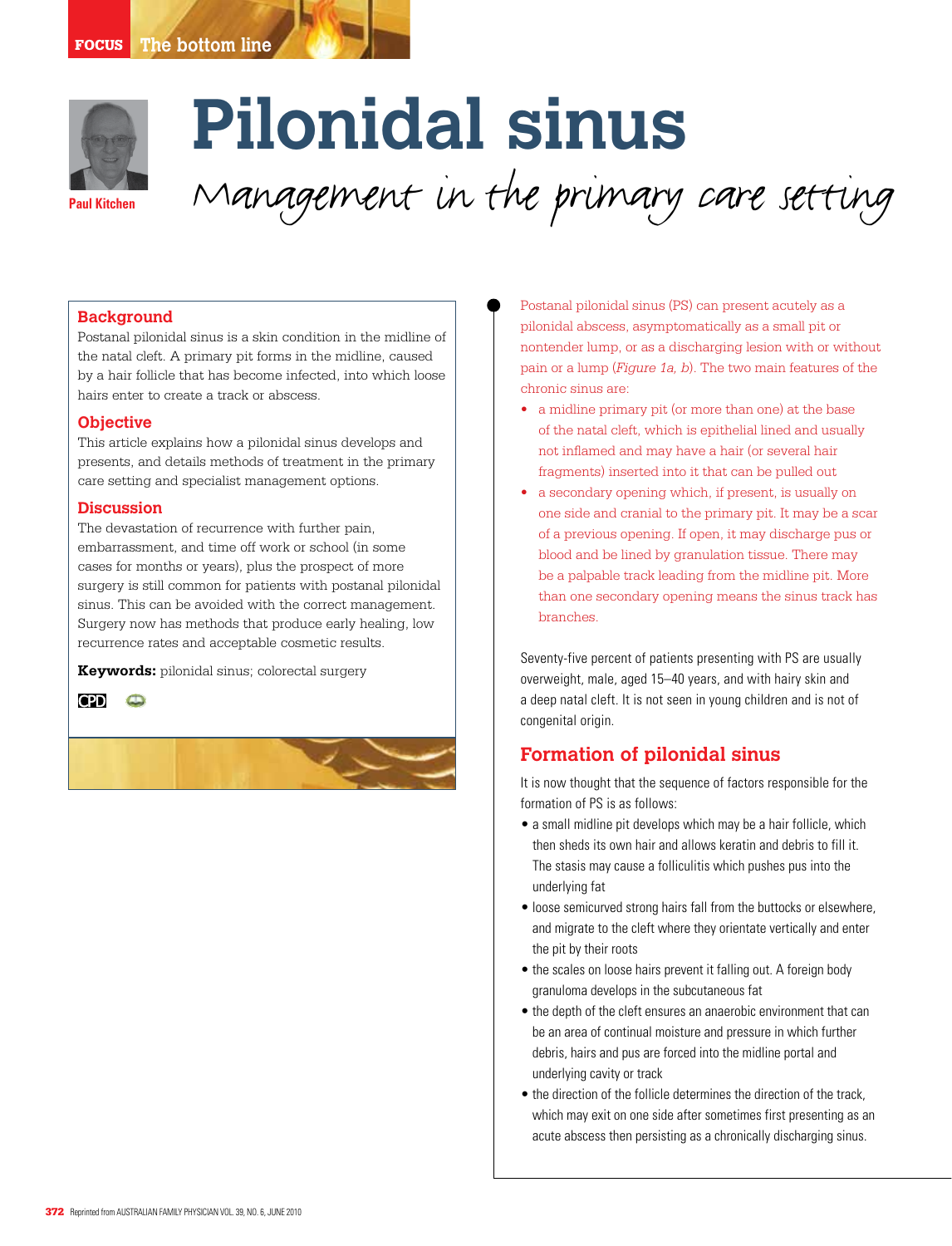

# **Managing the acute pilonidal abscess**

An acute pilonidal abscess is an urgent problem as the patient cannot sit and is in great pain. If the abcess has started to drain spontaneously, it may drain itself. Most abscesses develop well beneath the skin and require a general anaesthetic for drainage. Antibiotics will not cure the abcess but may help if there is cellulitis; the other potential benefit of antibiotics is that they may keep things static until the patient sees a surgeon. If used, antibiotics need to cover anaerobes.

 If clinical examination shows it is a pointing abscess with a soft, tender fluctuant area at the skin surface, then it is reasonable for the primary practitioner to drain it under a local anaesthetic.

## **Procedure for draining an abcess**

- Lay the patient on the affected side and elevate the other buttock. If the abscess is midline, the patient should be prone. Perform a light shave over the area
- Insert a small amount of 1% xylocaine (with adrenaline) tangentially into the skin at its thinnest point to raise a bleb, then make a small vertical or a cruciate incision with a small scalpel blade deep enough for pus to exude. Make the incision 1 cm off the midline, even if the abscess is in the midline, and do not extend it into the midline or try to de-roof
- Gently widen the opening once with artery forceps (warning the patient that it will hurt) and apply a gauze dressing. There is no need to irrigate the cavity or insert packing gauze. Most patients can apply self dressings at home.

## **Follow up**

When the patient returns and the hole has closed, the primary pit may appear, having been invisible earlier due to oedema. The patient has a 40% chance of having no more abscesses, and can decide whether to see a surgeon. In the meantime, instruct the patient to undertake hygiene measures with showers and a towel to rub away loose hairs. A carer or partner could check the area once a week and use tweezers to pull out any small hairs making their way into a primary pit. Shaving may help. The use of a small piece of gauze between the buttocks, replaced daily for a month, aerates the cleft.

## **Specialist management options**

## **Asymptomatic sinus**

This should be treated by reassurance and hygiene.<sup>1</sup> The 'disease' may burn itself out as the patient reaches middle age.

## **Recurrent abscess or small sinus**

If an abscess occurs a second time, it is likely to recur repeatedly. Once it has healed after drainage there will usually be a small scar at the site, and one or more noninflamed primary pit(s) in the midline nearby. A small sinus such as this can be treated under local anaesthetic by simple day surgery in the rooms or outpatient theatre



Figure 1a, b. Postanal pilonidal abscess



Figure 2a, b. Using a punch to trephine out the small primary pit



Figure 3a, b. Using gauze to clean out hairs. A second pit is excised



Figure 4. A lateral vertical incision to open the secondary opening and remove hairs

the primary pit(s) needs to be eliminated to prevent recurrence (Figure 2a, b). Laying open the track is a simple method that can be successful,<sup>2</sup> but may be slow to heal and leave an opportunity for more hair insertion into a midline open wound. Some surgeons have advocated the use of a fine brush $3$  or phenol<sup>4</sup> to clean out or obliterate the track, but if

as an elective procedure. There may be a track beneath the skin containing hairs. If this is the case, then

the secondary opening is closed as a scar, it will need to be reopened to clean out the track.

The 'pit picking' method means the pit is removed (looks like a grain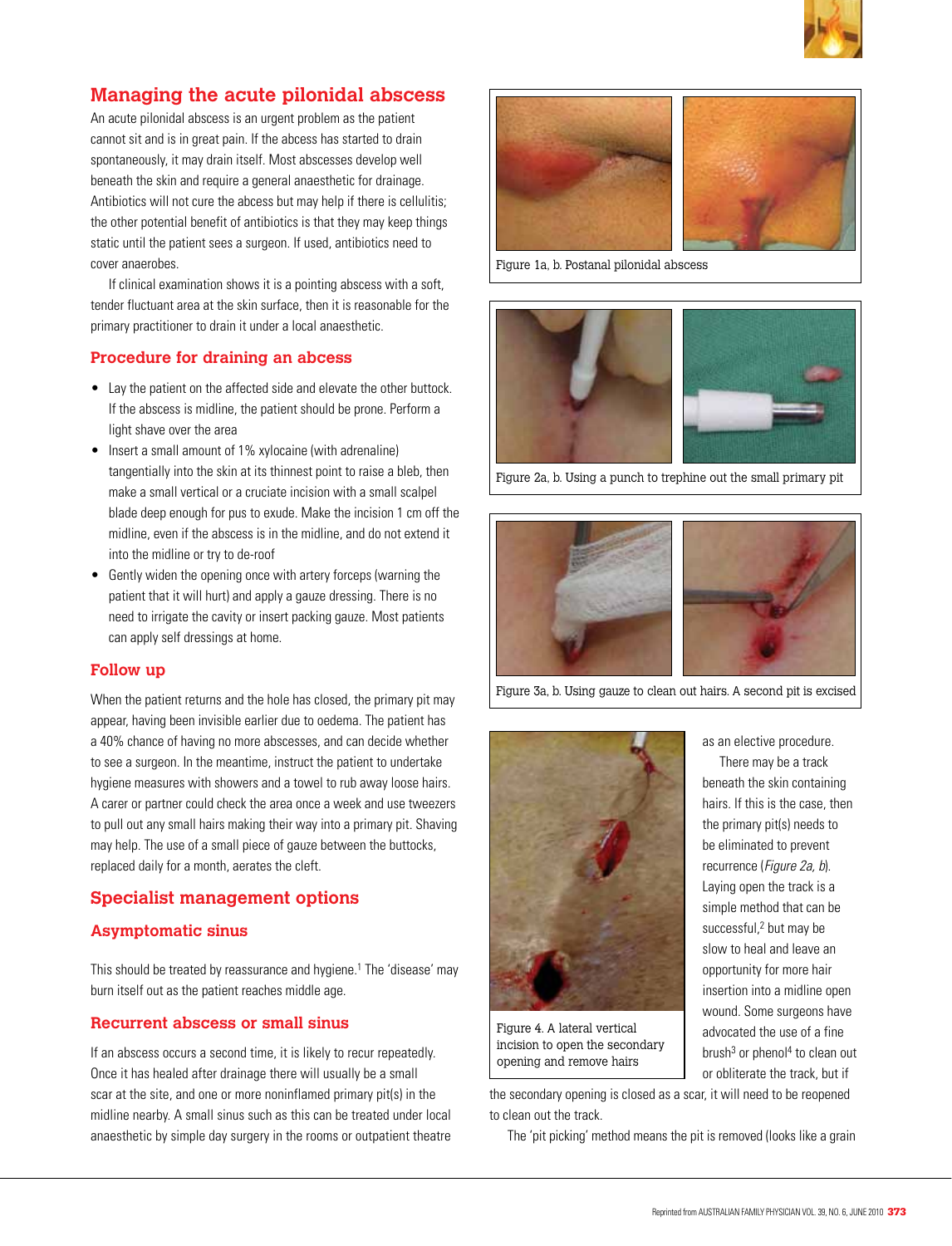

of wheat) with a number 11 blade or a skin biopsy punch, the superficial abscess scar is excised, and the track cleaned out (Figure 3a, b, Figure 4). The pit wound is then closed with a single suture (*Figure 5*). This leaves the abscess opening to heal again, which it does readily,<sup>5</sup> with rapid return to work.<sup>6</sup> The cleft is still left deep, so there are recurrences<sup>7</sup> (about 15%) but the operation is simple and can be repeated.

## **Complex cases**

Sometimes there is more than one secondary opening, which may be distant (some centimetres) from the primary pit, and there may be thickening between these, suggesting an abscess cavity (*Figure 6*). These cases need more than simple 'pit picking'.8 Traditional approaches have been to excise the whole sinus and either attempt primary closure (sometimes with large tension sutures) or leave the wound to close by second intention (called 'open healing'). These operations work in many cases, but may result in excessively wide excisions which are unnecessary and can be associated with recurrence rates as high as  $22-41\%^{9,10}$  (*Figure 7,* 8). Better results can be obtained if attention is taken to the causative factors (the cleft and the midline portal of entry) and only minimal tissue is excised.

Randomised trials have now established that excision, with off-midline primary closure and some elevation of the natal cleft, should be standard practice.11–14 The entire wound should end up off the midline, especially the lower end, requiring flap formation. Off-midline wounds heal better than deep midline wounds as they are better aerated (there is no longer a deep cleft), easier to keep clean, and more supple (based on fat not bone) and therefore are able to withstand stretching and pressure on sitting (Figure 9, 10).

 Two procedures gaining in popularity are the modified Karydakis operation<sup>15,16</sup> and the Bascom cleft lift operation, $17$  which both incorporate similar principles and have excellent results (~1–4% recurrence and return to work or school in 2–4 weeks). The flap is thin, is fashioned first, and is tested to prevent too much skin being excised, and much subcutaneous fat is preserved and rolled in to fill in the cleft (Figure 11). Patients usually can be discharged from hospital within 24 hours.

## **Therapeutic options for patients presenting with recurrent pilonidal sinus**

Patients with occlusive skin conditions, such as suppurative hydradenitis, may develop recurrence and



Figure 5. Primary pit wounds that have been sutured



Figure 6. A complex case with many midline primary pits and several secondary openings



Figure 7. Failure of healing after three operations (excision and open healing)



Figure 8. The fourth recurrence after midline excisions and closure



Figure 9. Sutured wound off midline and in 'open air'